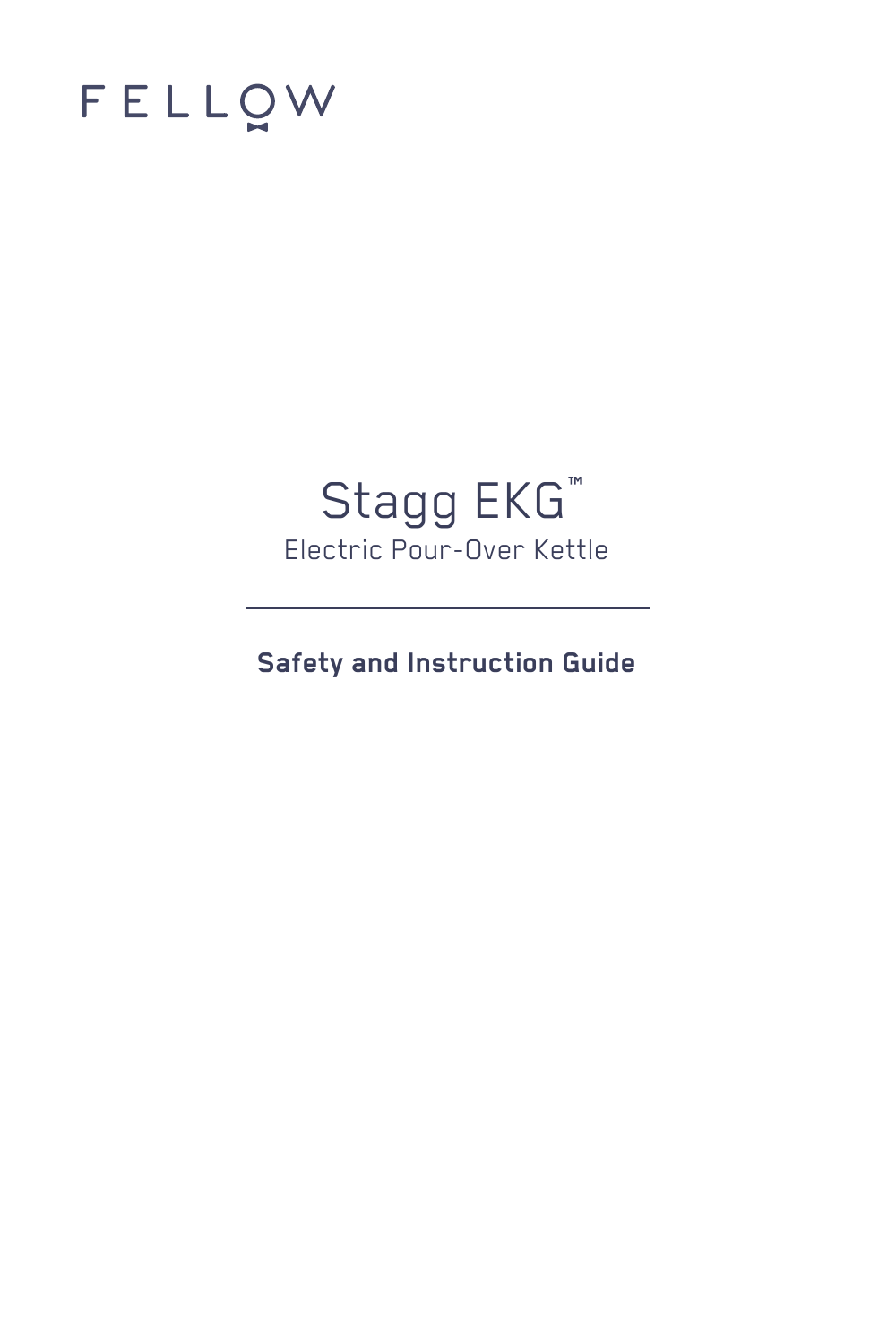## Stagg EKG<sup>"</sup> Electric Pour-Over Kettle

**Fellow Industries, Inc. Fellowproducts.com Email: hello@fellowproducts.com San Francisco, CA 94110**

Product name: Stagg EKG Electric Pour-Over Kettle | Patent: US D796,888 S | Other patents pending 1-year limited warranty | Designed in San Francisco, made in China

| Model    | Specifications                                                                                                                                                                                                  |  |
|----------|-----------------------------------------------------------------------------------------------------------------------------------------------------------------------------------------------------------------|--|
| FF01AA1A | 120V~   9A   50/60Hz   1200W   Weight: 2.7 lbs/1217 g (includes kettle base)   Dimensions<br>(LxWxH): 11.5in (292mm) x 6.75in (171mm) x 8in (203mm)   Capacity: 30oz (0.9L)   Cord length:<br>2.5 ft (76.2cm)   |  |
| FS01AA1A | 120V~ 9A   50/60Hz   1200W   Weight: 2.65 lbs/1202 g (includes kettle base)   Dimensions<br>(LxWxH): 10.0in (254mm) x 6.75in (171mm) x 7.25in (184mm)   Capacity: 20oz (0.6L)   Cord<br>length: 2.5 ft (76.2cm) |  |



USA: household and commercial, Canada: commercial only

FCC Compliance Statement -

This device complies with part 15 of the FCC Rules. Operation is subject to the following two conditions: (1) This device may not cause harmful interference, and (2) this device must accept any interference received, including interference that may cause undesired operation.

Warning: Changes or modifications to this unit not expressly approved by the party responsible for compliance could void the user's authority to operate the equipment.

Note: This equipment has been tested and found to comply with the limits for a Class B digital device, pursuant to Part 15 of the FCC Rules. These limits are designed to provide reasonable protection against harmful interference in a residential installation. This equipment generates, uses, and can radiate radio frequency energy, and if not installed and used in accordance with the instructions, may cause harmful interference to radio communications. However, there is no guarantee that interference will not occur in a particular installation. If this equipment does cause harmful interference to radio or television reception, which can be determined by turning the equipment off and on, the user is encouraged to try to correct the interference by one or more of the following measures:

- Reorient or relocate the receiving antenna.
- Increase the separation between the equipment and receiver.
- Connect the equipment into an outlet on a circuit different from that to which the receiver is connected.
- Consult the dealer or an experienced radio/TV technician for help.

THIS PRODUCT IS FOR USA: HOUSEHOLD AND COMMERCIAL USE CANADA: COMMERCIAL ONLY SAVE THESE INSTRUCTIONS

More info at Fellowproducts.com/EKGmanual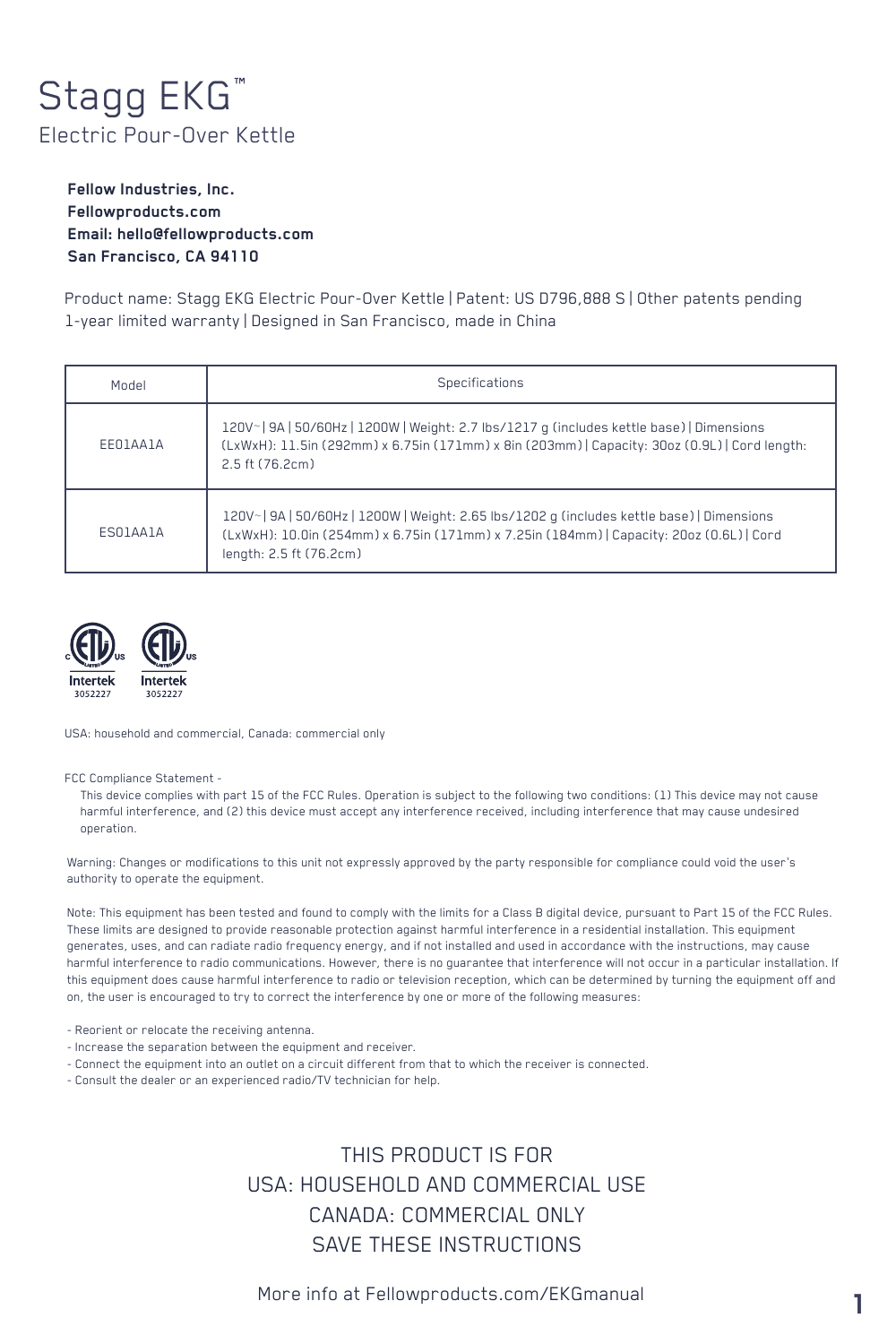





**Diagram 1B**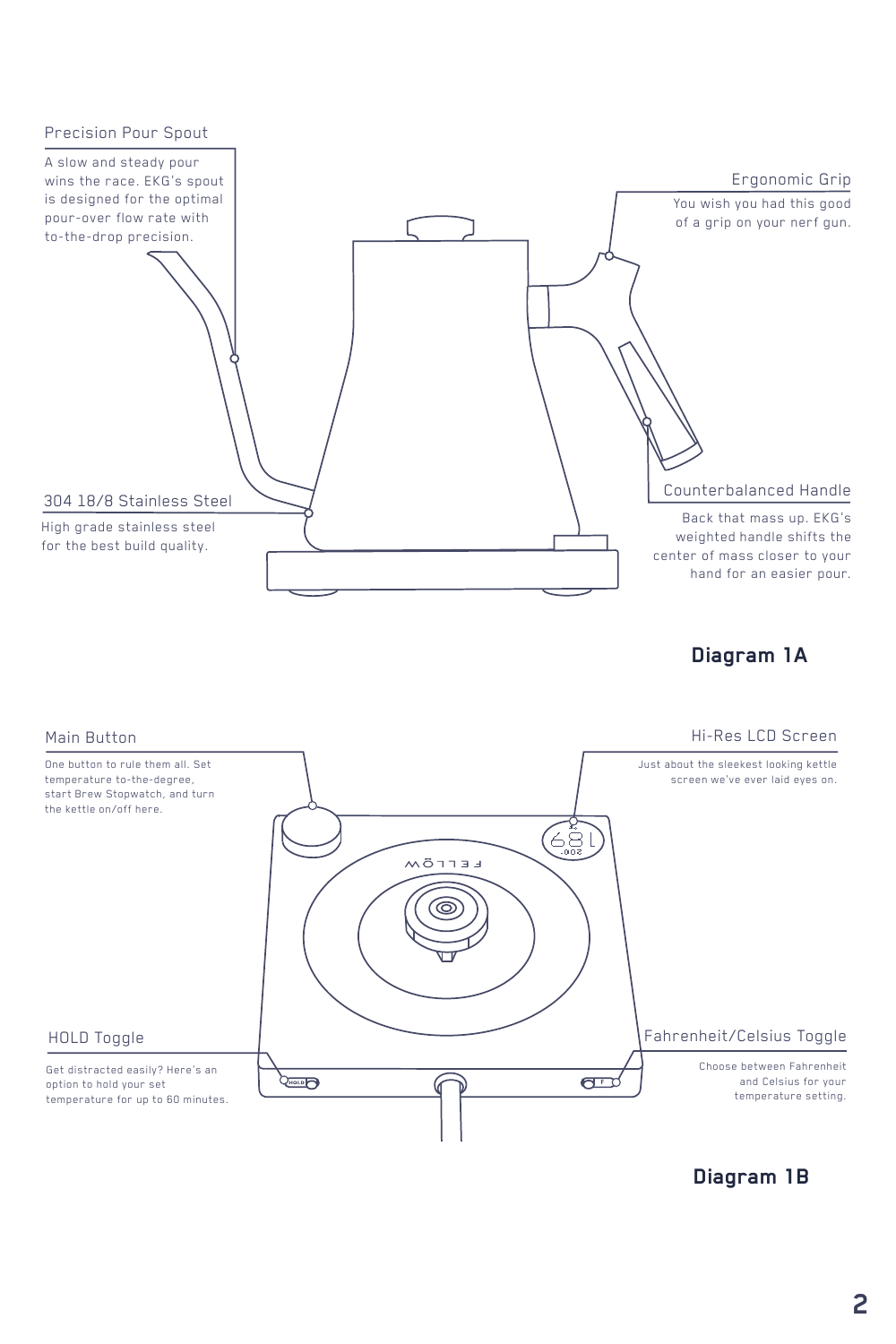## **READ ALL INSTRUCTIONS. DO NOT THROW AWAY THIS SAFETY GUIDE.**

## **Important Safeguards**

Before use, please read these safety warnings carefully and use the kettle properly. These safety warnings are indicated for the safe and proper use of this product, to prevent danger to the user or others, and damage to property.

When using electrical appliances, basic safety precautions should always be followed, including the following:

• Stagg EKG's electric base is small and the kettle's body looks strikingly similar to our stovetop kettle, but make no mistake, they are not the same! This is an electric kettle that CANNOT be used on a stove.

- Do not place on or near a hot gas burner or electric burner, in a heated oven, or in a microwave.
- Do not touch hot surfaces of the product. Use the handle at all times.

• To protect against fire, electric shock, and injury to persons, do not immerse cord, plug, or any other part of the kettle or base in water or other liquid.

• Never leave Stagg EKG unattended when in use (including when in HOLD mode). Close supervision is necessary when any appliance is used by or near children. Do not use within a child's reach.

• This appliance is not intended for use by persons (including children) with reduced physical, sensory, or mental capabilities, or lack of experience and knowledge, unless they have been given supervision or instruction concerning use of the appliance by a person responsible for their safety. Children should be supervised to ensure that they do not play with the appliance.

• Unplug from outlet when not in use and before cleaning. Allow to cool before putting on or taking off parts and before cleaning the appliance.

• To disconnect from power source, press main button to switch "OFF" and then remove plug from outlet. Do not pull on cord itself as it may damage cord and eventually cause electric shock.

• Do not operate Stagg EKG with a damaged cord or plug, if the kettle malfunctions, or if the product has been damaged in any manner.

• Ensure that your main supply voltage is the same as that marked on the underside of your kettle - 120V.

• To avoid an electrical overload, do not operate another high-wattage appliance on the same circuit.

• The use of accessory attachments is not recommended by Fellow as it may result in fire, electric shock, or personal injury.

• Do not use outdoors.

• Do not place any utensils into the kettle.

• After unpacking Stagg EKG, dispose carefully of the plastic bags so that children and others cannot reach them.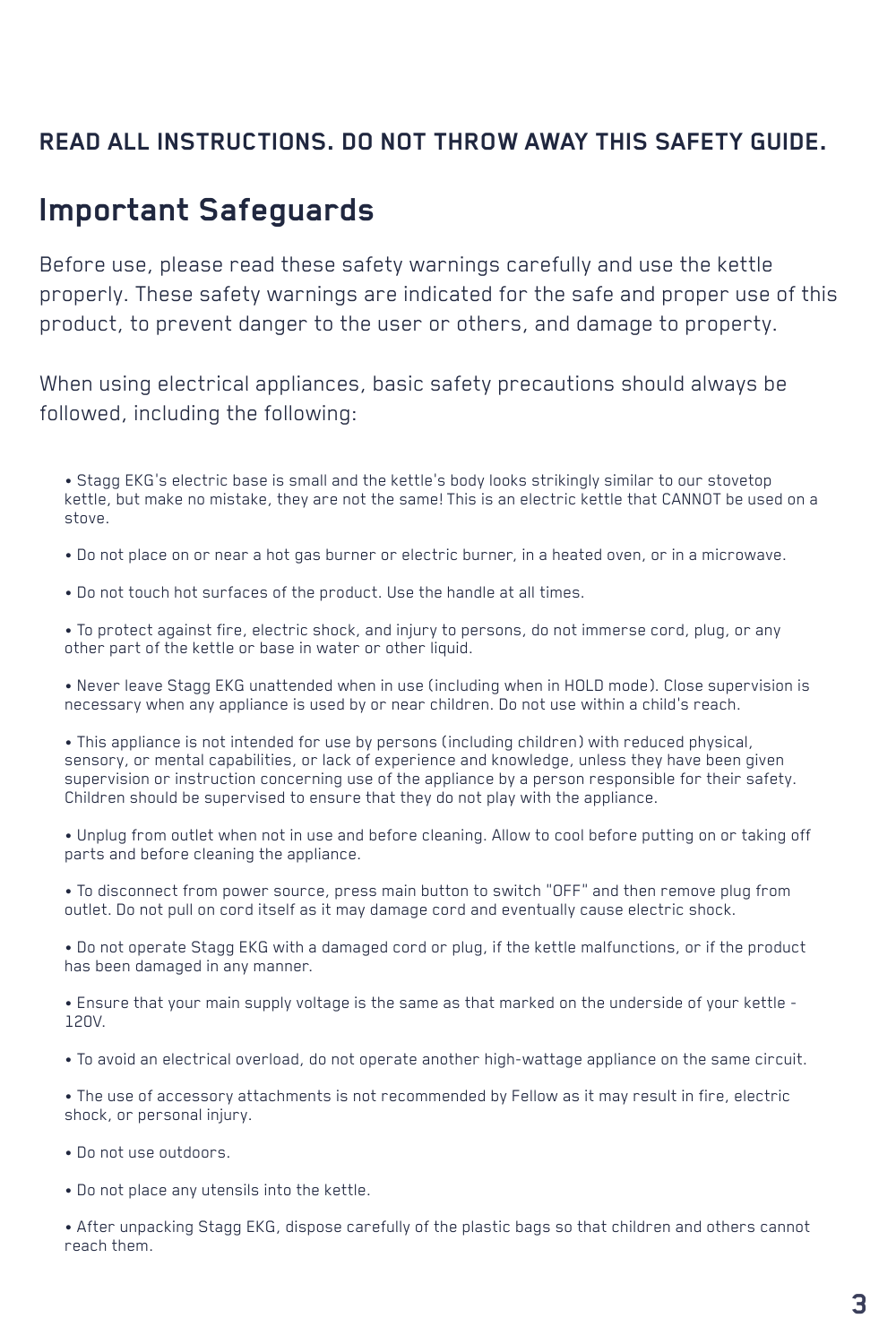• Do not fill above the 'max' fill point as displayed in the diagram below. Do not fill above this point. If the kettle is overfilled, hot water may be ejected. See diagram 1C below for reference. We suggest using only the amount you need to conserve water and energy.



**Diagram 1C**

• Do not operate dry or below the 'min' fill point. Dry boiling the kettle may result in permanent damage and potential fire. The 'min' fill point is one inch above the floor of the kettle. See diagram 1C above for reference.

• A short power-supply cord is provided to reduce risks resulting from becoming entangled in or tripping over a longer cord.

- Do not let cord hang over edge of table or counter, or touch hot surfaces.
- Do not use a longer detachable power-supply cord or extension cord.

• Remove the kettle from its power base before filling. Remove all moisture on the bottom of the kettle before placing it onto the power base.

• Kettle must be operated on a flat surface away from the edge of counter to prevent accidental tipping.

• Never move the kettle and kettle base together while the unit it is in use.

• To avoid burns and risk of personal injury, use extreme caution when carrying kettle containing hot water.

- Do not use the kettle if your hands are wet.
- Position the kettle properly on the power base before switching on.

• Use the kettle only with delivered power base. Do not use any other kettle on delivered base, or any other base with delivered kettle. Use only the original, delivered pair together.

- After using kettle, wait until kettle has cooled down before removing lid.
- To avoid possible steam damage, turn spout away from walls or cabinets during use.
- Use protective pad under kettle after it has been heated to prevent damage to surfaces.

• To reduce the risk of fire or electric shock, do not remove bottom cover from base or disassemble base or kettle in any way. There are no user-serviceable parts inside. Repair should be done by authorized service personnel only. Opening base or kettle will result in a void of the one year warranty.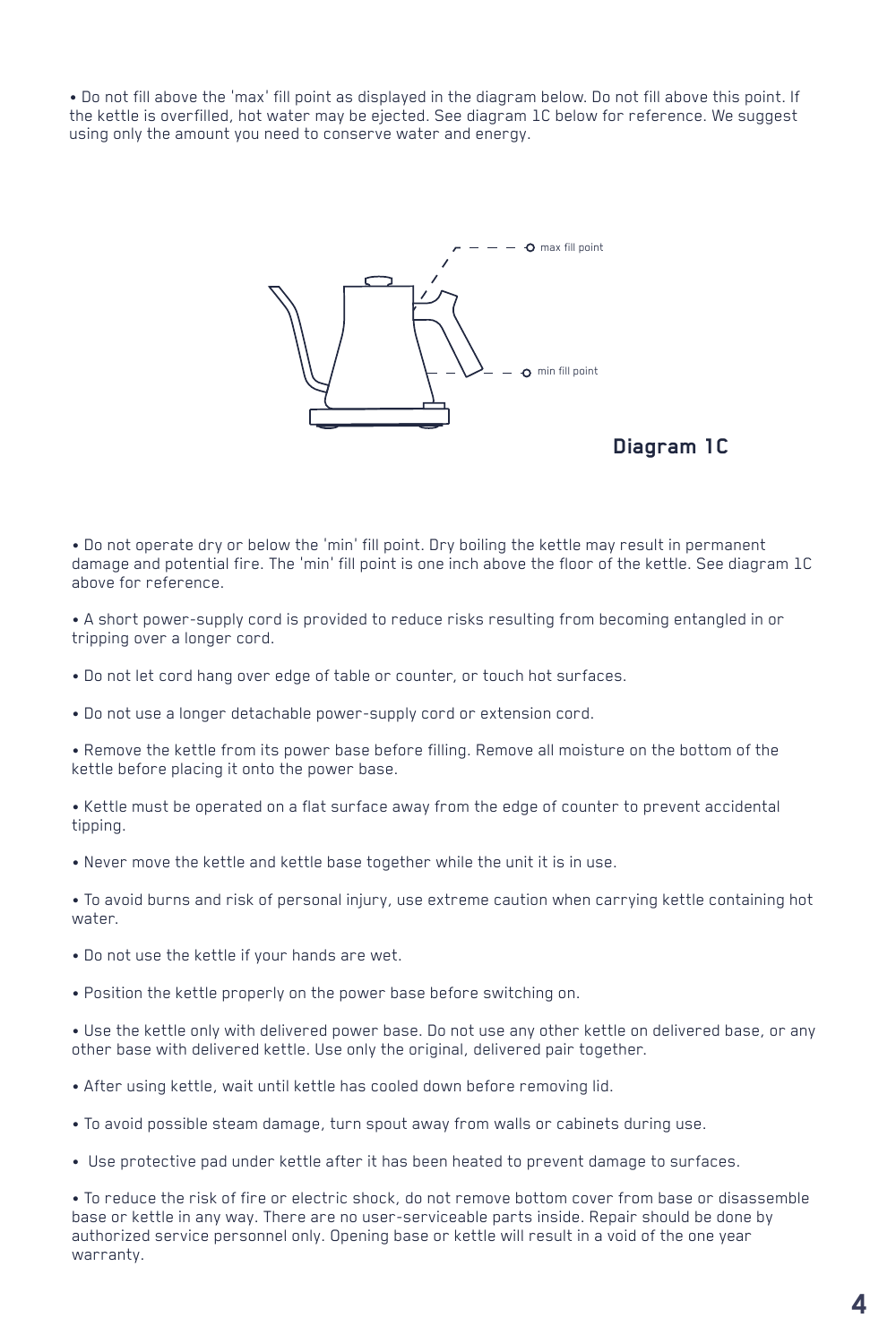• Do not operate in the presence of explosive and/or flammable fumes.

• Do not use for other than intended use. This appliance is intended for household and commercial use only. Use for anything other than intended use will void the one-year warranty.

- TO PREVENT SCALDING:
	- -Never use the kettle without its lid.
	- -Do not remove the lid while the kettle is boiling.
	- -Scalding may occur if the lid is removed during the brewing cycles.
	- -Be aware of steam being emitted from spout or lid especially during refilling.

-Water can remain hot for a long time after boiling and can present a scalding hazard. Keep the kettle and the kettle base away from the edge of the work surface and out of the reach of children. Do not remove the lid until the kettle cools down.

• GROUNDED PLUG: This appliance has a grounded, three-prong plug and must be grounded with a three-prong outlet when in use. To ensure protection against risk of electric shock or fire, connect to properly grounded outlets only. Do not attempt to defeat this safety feature.

• DO NOT HEAT AN EMPTY KETTLE: The concealed heating element in the bottom of the kettle is protected by an automatic safety device. If your kettle is accidentally heated without being filled or is allowed to boil dry, it will automatically cool down and then turn off. If this happens, unplug the kettle, fill with cold water, and wait a few minutes before replacing it on the base and plugging in.

• WOODEN HANDLES AND LID PULLS ONLY: Leaving your kettle heating for long periods of time will cause the wooden lid pull and handle to dry out. We recommend conditioning the wooden components with oil (mineral, linseed, tung, etc.) every six months, or if the wooden finish is rough to the touch.

• Save these instructions.

## **Use Instructions**

Please read all use instructions fully before turning on and using your kettle.

## **First Time Use Cleaning**

- Place the Stagg EKG's base and kettle on a flat, level surface.
- Remove Stagg EKG's lid to add water. Do not remove lid if hot.
- After adding water, insert lid and ensure spout is not close to and/or facing a wall or cabinet.
- Plug the power cord into wall outlet make sure to follow the safety guidelines above.

• For FIRST USE, rinse interior of kettle and then boil small amount of water (approx halfway full from the "max fill" line in diagram 1C). Make sure you fill to at least the min fill point in diagram 1C.

- Set goal temperature to 212 degrees Fahrenheit or 100 degrees Celsius to boil cleaning water.
- Boil water for one minute, then turn off kettle.

• Discard initially boiled water; this water should not be consumed. Your Stagg EKG is now ready to use.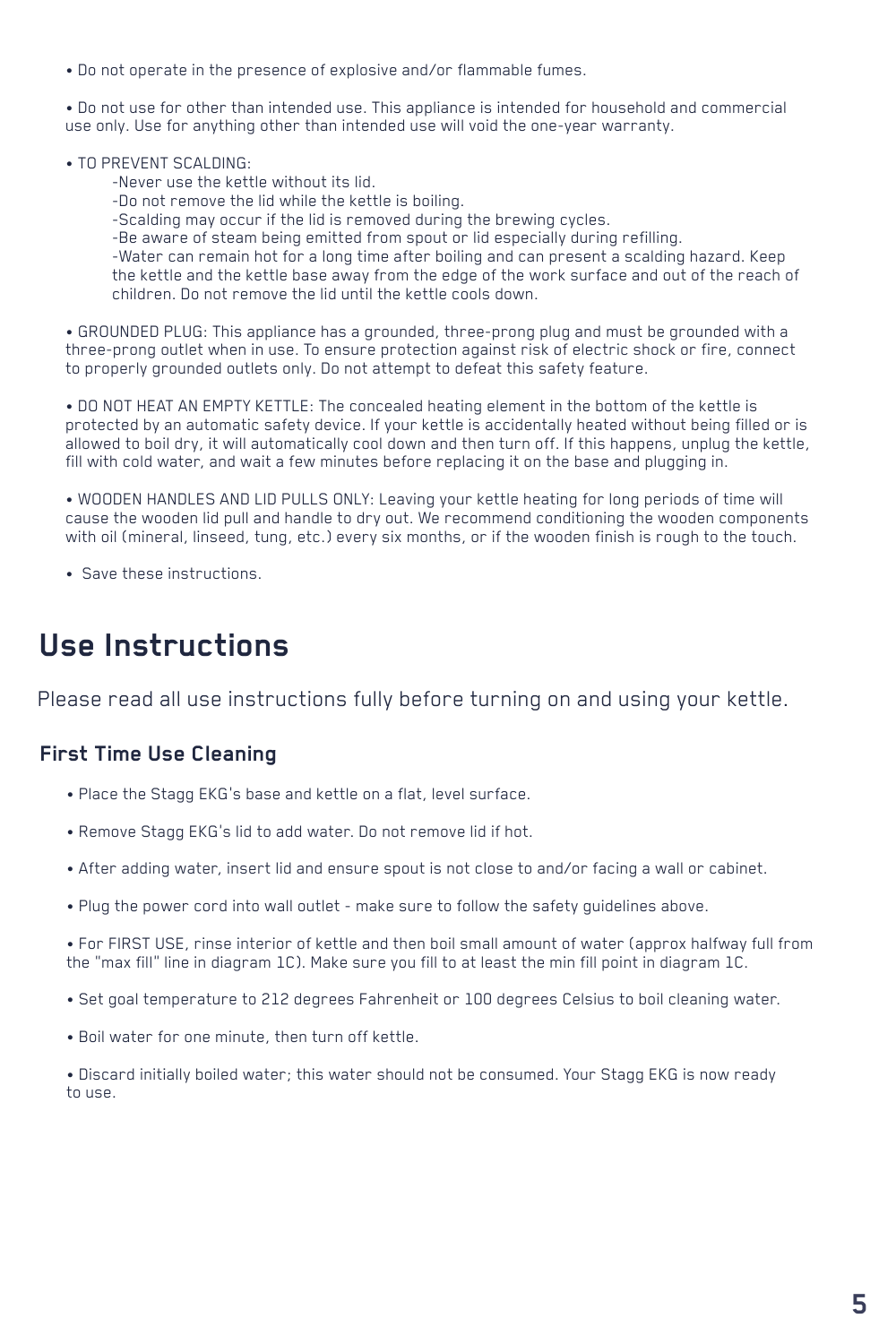## **Turn Kettle ON/OFF**

To turn Stagg EKG on, quickly press and release the main button. The LCD screen will light up. To turn Stagg EKG off, press and release the button again. The LCD screen will turn black.

### **Select Display Temperature Setting**

Choose your preferred temperature setting of Fahrenheit or Celsius by switching the temperature toggle on the back of the base. See diagram 1D for reference.



### **Set a Goal Temperature**

**Diagram 1D**

• Turn main button clockwise to increase SET temperature. The LCD screen will display temperature (numerical) options as you twist.

• Once you arrive at your desired temperature, stop turning the button. Stagg EKG will display this SET temperature for one second.

• On Stagg EKG's LCD screen, F or C will start blinking, indicating the kettle is heating to your desired SET temperature.

## **Turn On HOLD Mode**

Stagg EKG's HOLD mode allows the kettle to hit your desired SET temperature and maintain that SET temperature for 60 minutes. This is an optional setting. See diagram 1D for reference.

• To turn HOLD mode on, switch the hold toggle on the back of the base so that the toggle reads "HOLD." The screen will flash "HOLD ON" for one second.

• When Stagg EKG is in hold mode, "HOLD" will appear in the top of the LCD screen when your SET temperature is reached. This indicates that the kettle is in hold mode. See diagram 1E for reference.



**Diagram 1E**

• Once in HOLD mode, set your goal temperature with the steps above (in "Set a Goal Temperature").

• If you lift your kettle off of the base and then return it to the base, Stagg EKG will reset the 60 minute hold and continue heating your water.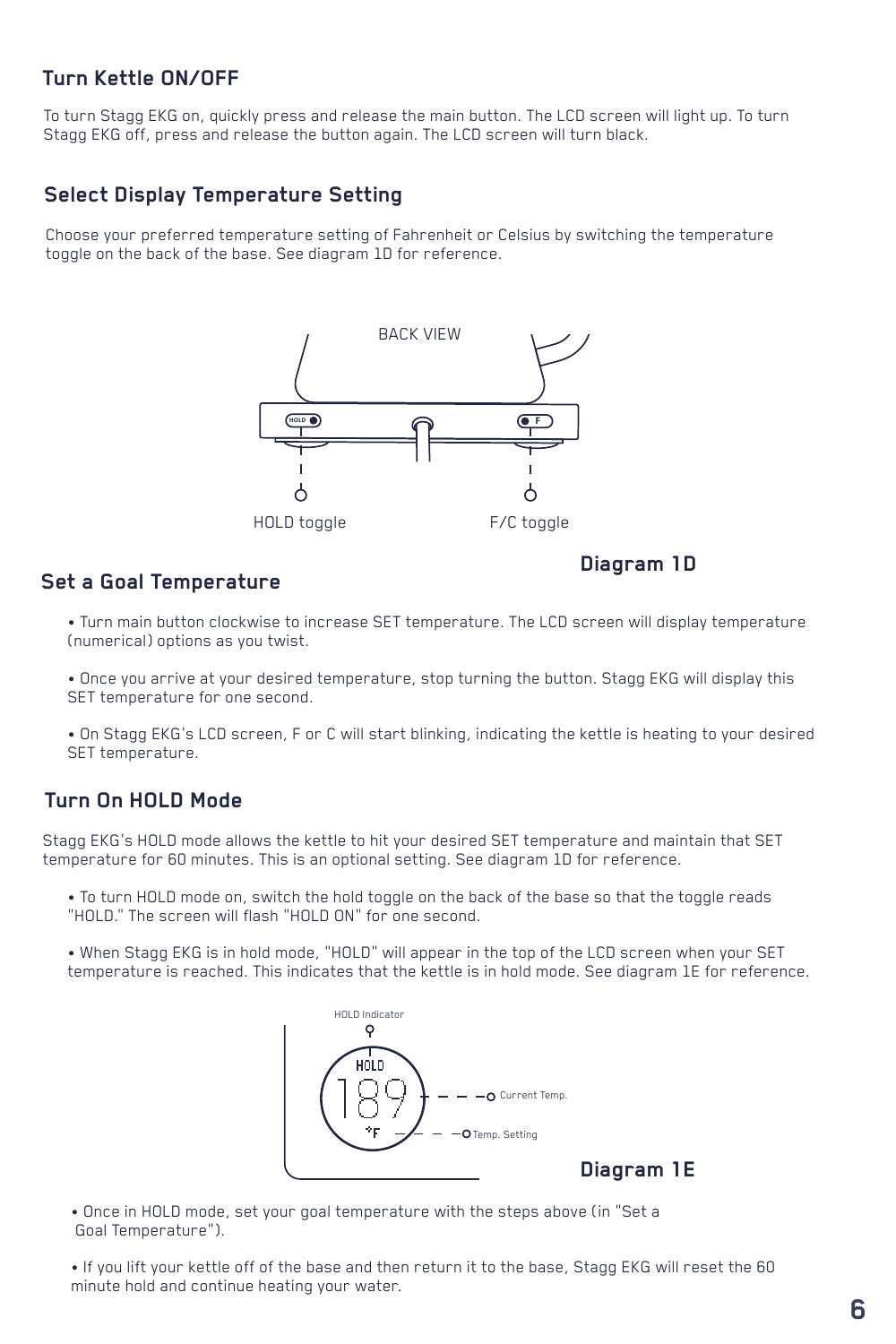• Once 60 minutes have passed without lifting the kettle off the base, Stagg EKG will go into standby for 15 minutes, then turn itself off. A flashing screen indicates the Stagg EKG is in standby mode.

• To turn HOLD mode off, switch toggle so that the toggle reads blank.

• When NOT in the 60 minute hold mode, the kettle will only maintain goal temperature for 5 minutes or until the kettle is lifted off the base.

#### **Initiate Brew Stopwatch**

• Stagg EKG comes with a built-in Brew Stopwatch to keep track of your brew time. To start the stopwatch, hold the main button down for 2 seconds.

- The LCD screen will start a 3 second countdown, giving you time to get ready to pour.
- After countdown, the Brew Stopwatch will start counting up by seconds.
- To turn the stopwatch off and return to the main screen, click the main button once.

### **High Altitude Use**

At higher elevations, water will boil at a lower temperature. At sea level, water boils at 100°C (212°F). For every 500 feet/152 meters in elevation gain, the boiling point increases by approx. 0.5°C (0.9°F). Please use the following chart to adjust your temperature accordingly.

Caution: Choosing a SET temperature greater than your relative boiling point can result in the kettle overflowing.

| ALTITUDE, ft (m)   | BOILING POINT OF WATER, "F ("C) |
|--------------------|---------------------------------|
| $0$ ft $(0m)$      | 212°F (100°C)                   |
| 500 ft (150 m)     | 211.1°F (99.5°C)                |
| 1,000 ft (305 m)   | 210.2°F (99°C)                  |
| $2.000$ ft (610 m) | 208.4°F (98°C)                  |
| 5,000 ft (1524 m)  | 203°F (95°C)                    |
| 6,000 ft (1829 m)  | 201.1°F (94°C)                  |
| 8,000 ft (2438 m)  | 197.4°F (91.9°C)                |
| 10,000 ft (3048 m) | 193.6°F (89.8°C)                |
| 12.000 ft (3658 m) | 189.8°F (87.6°C)                |
| 14,000 ft (4267 m) | 185.9°F (85.5°C)                |

#### **HIGH ALTITUDE CHART**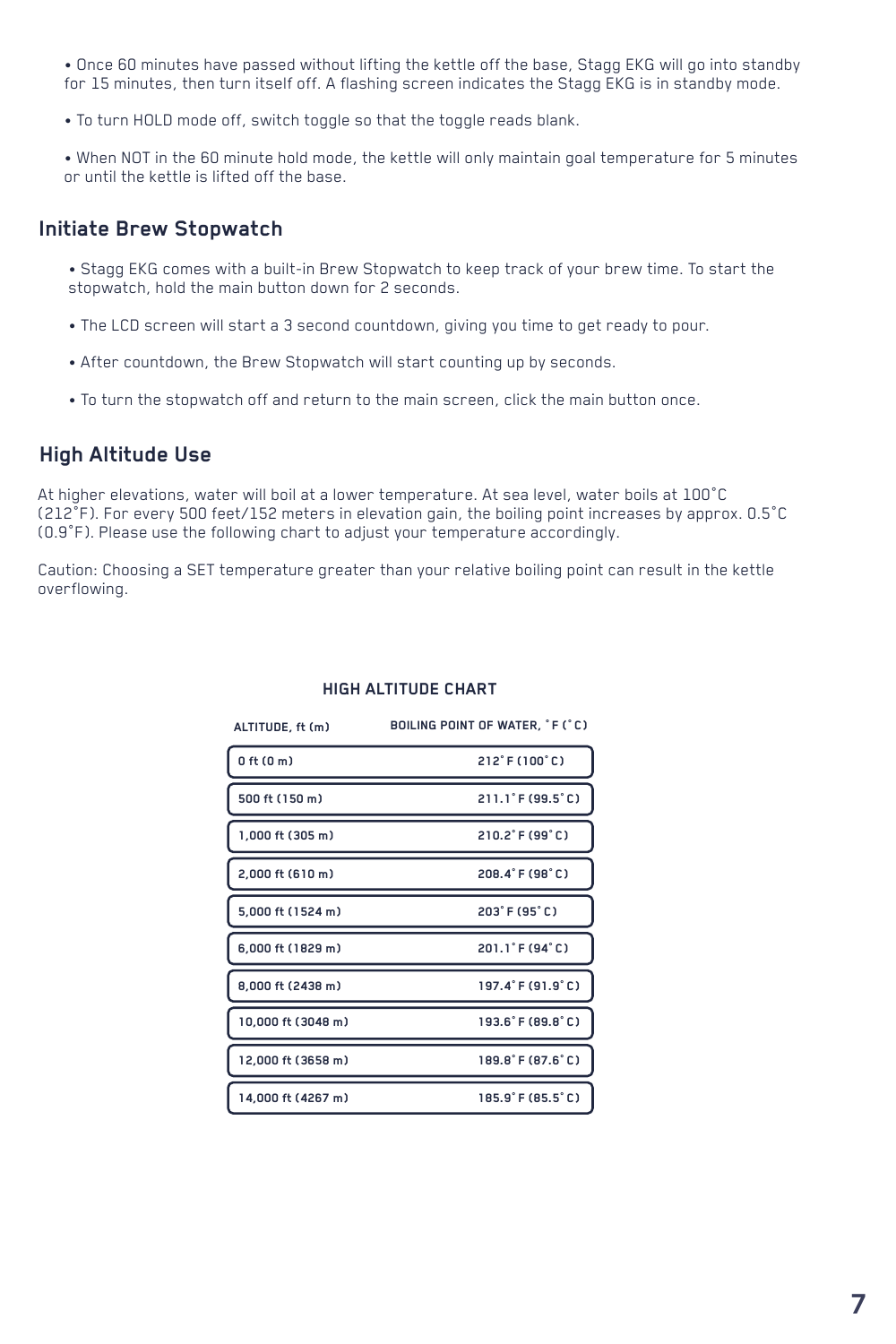## **Optimal Brew Temperatures**

Follow our brew chart below to use the optimal brew temperatures for coffee, tea, and other hot drinks. Please note, since tea has a wide range of types, the tea steeping temperatures below are basic guidelines. If your tea comes with brew instructions, we recommend following their instructions.

| COFFEE                  | 195 - 205° F (90 - 96° C)  |
|-------------------------|----------------------------|
| <b>WHITE/GREEN TEA</b>  | 170 - 200° F (76 - 93° C)  |
| <b>OOLONG TEA</b>       | 185 - 200° F (85 - 93° C)  |
| <b>HERBAL/BLACK TEA</b> | 200 - 212° F (85 - 100° C) |
| HOT COCOA/CIDER         | 190° F (88° C)             |

#### **OPTIMAL TEMPERATURE BREW CHART**

## **Pour-Over Instructions**

Brewing the perfect cup is important...here's how to do it.



Fill kettle to just below handle. Heat water until temperature reaches optimal brew range (195°-205°F depending on your preferences) on LCD screen.



Freshly Ground Beans Are Best

For a 12 oz cup, weigh 24 grams of beans (about 3 tablespoons). Grind coffee to a medium coarseness - the consistency of coarse sand.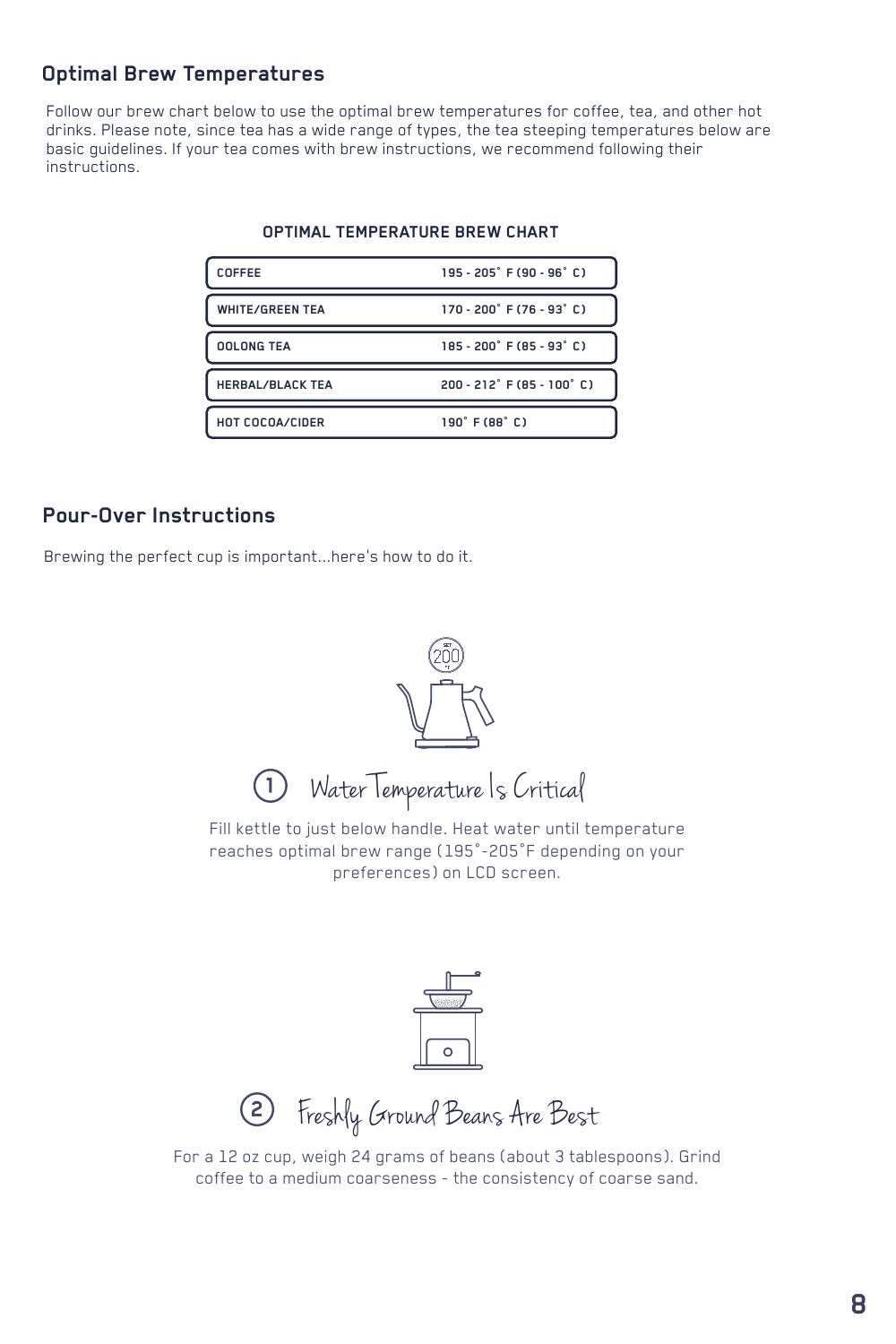

3 Prep The Dripper

Place filter in a pour-over dripper on a cup or carafe. Pour enough hot water to fully wet filter and warm dripper. Empty the carafe of water.



 Dump your coffee grinds into the dripper and shake lightly to flatten for a more even pour. Make sure to read ahead the next steps before starting to brew!



Once you're ready to brew, hold Stagg EKG's main button 2 seconds. This will start the Brew Stopwatch. After the 3 second countdown, follow the Brew Stopwatch for your bloom and pour.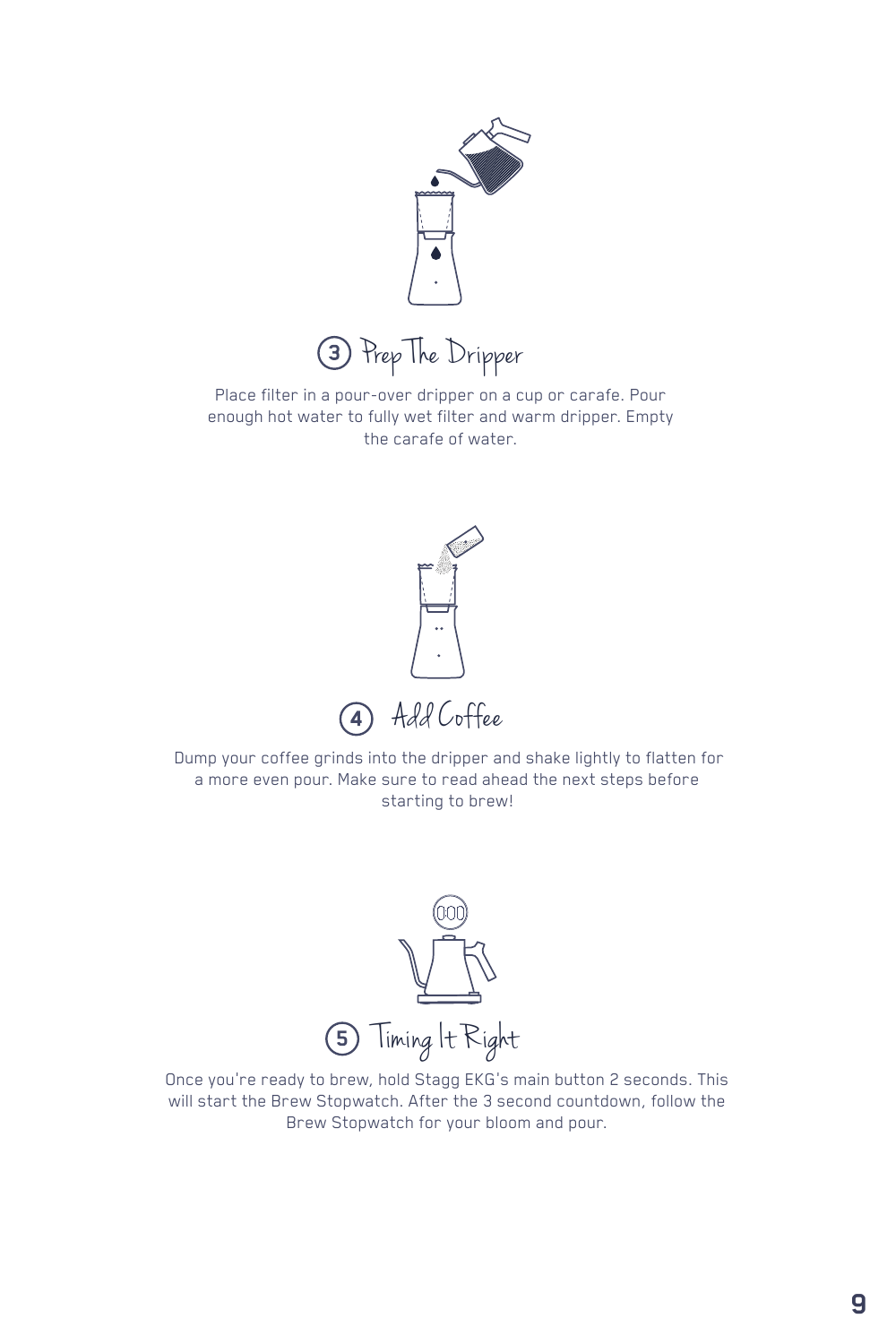

The Bloom Is Key **6**

Start pouring at the center of dripper, working your way out to the sides. Pour about 50 grams of water, or 2 times the amount of coffee you use. Wait 30 seconds for coffee to "bloom" and release CO $_{_2}$ .



The Perfect Pour **7**

Continue pouring evenly from the center of the dripper, outward in a circular path. Pouring should take an additional 2:30 - 3 minutes. Stop once you reach 12 oz or 355 grams.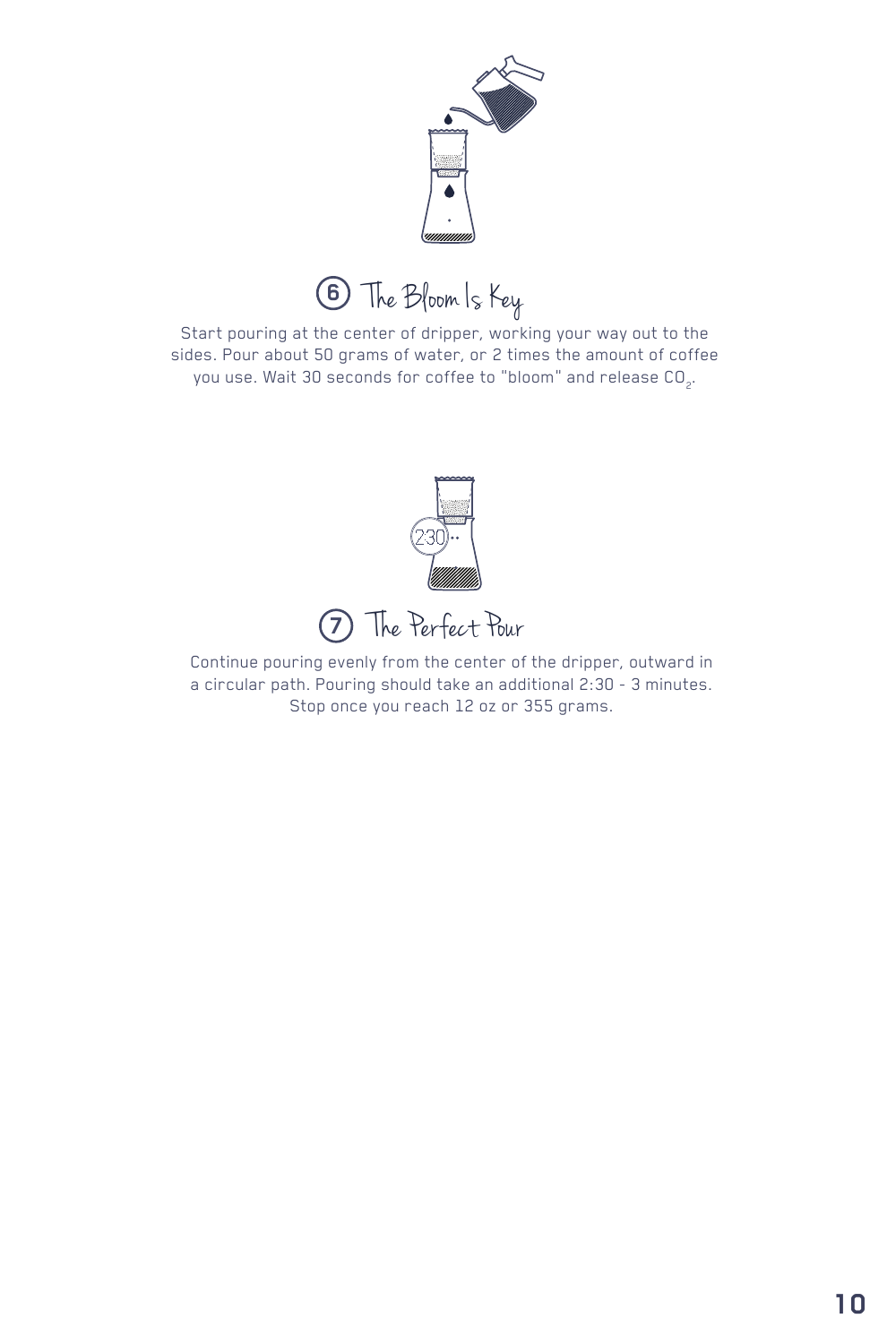## **Cleaning and Storage**

## **Cleaning**

- Before cleaning, be sure the base is unplugged and the kettle has cooled completely. Empty any remaining water from the kettle.
- Wash the inside of the kettle with soapy water and rinse. NEVER IMMERSE THE KETTLE IN WATER OR OTHER LIQUIDS.
- Do not place in a dishwasher.
- Wipe the exterior of the kettle and base with a damp cloth or sponge and dry. Do not use abrasive soaps, cleansers, or scouring pads on any part of the kettle as it may damage the finish.
- Over time, the kettle may heat up but won't boil; this may be due to scaling and mineral deposits which can build up inside the kettle depending on your use and the hardness of the water in your area. When this happens, it's time for descaling. Use a scale/lime remover and follow its manufacturer's directions.

### **Storage**

- Clean and dry all parts before storing. Store the kettle in its box or in a clean, dry place.
- Never wrap the power cord around the kettle.

## **Service or Repair**

For service, repair, or any questions regarding your appliance, first visit Fellowproducts.com/EKGmanual. If you still have questions, reach out to us at hello@fellowproducts.com. Do NOT mail the product back to the manufacturer or bring it to a service center without first talking to a Fellow customer service representative.

## **FULL ONE-YEAR WARRANTY**

Fellow warrants this product against any defects that are due to faulty material or workmanship for a one-year period after the original date of consumer purchase.

This warranty is valid only for:

- The original consumer.
- When kettle is purchased through authorized retailers.
- With the original sales receipt for proof of purchase to make your warranty claim.

This warranty does not include damage to the product resulting from:

- Accident, misuse, or repairs performed by unauthorized personnel.
- Operation with the wrong type of current or voltage.
- Failure to follow cleaning instructions for both the kettle and cleaning/descaling agents.
- Failure to comply with any safeguards listed in the warnings and instructions of this document.

#### **If the product should become defective within the warranty period, or you have questions regarding warranty or service, email us at hello@fellowproducts.com**

Congrats on making it this far. There's an Easter egg in Stagg EKG's software! You have two steps to activate it:

- Remove the kettle from the base
- Toggle the Celsius/Fahrenheit switch quickly

Post your best time to Instagram (the lower the better!) and tag @fellowproducts for a shot at glory.